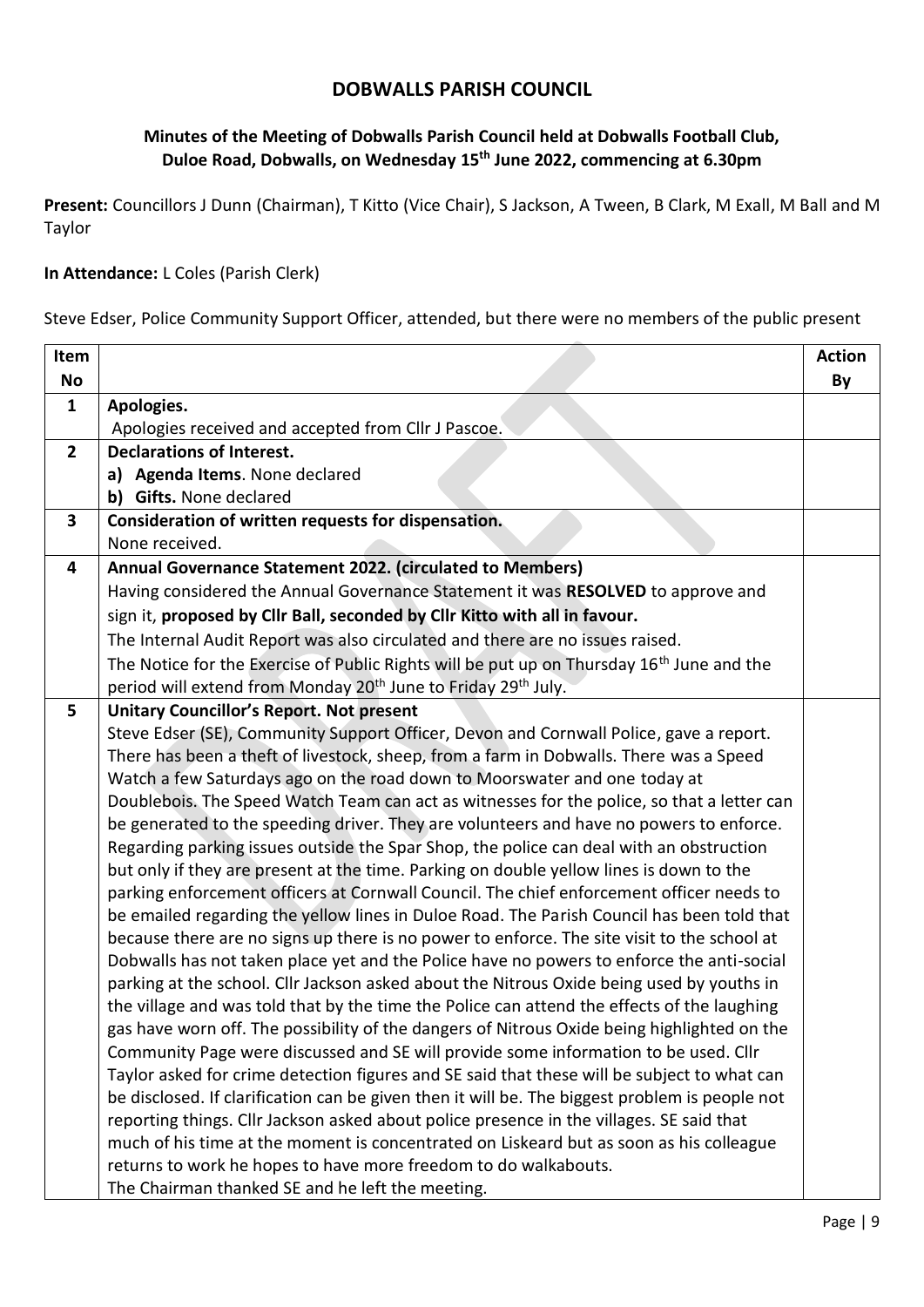| 6                       | Public Participation. No members of the public were present.                                 |              |
|-------------------------|----------------------------------------------------------------------------------------------|--------------|
| $\overline{\mathbf{z}}$ | <b>Planning</b>                                                                              |              |
|                         | Planning applications received before the agenda was finalised:<br>a)                        |              |
|                         | PA22/04859, Trelawne, Dawes Close, Dobwalls, Cornwall. Proposed rear extension.              |              |
|                         | Following a brief discussion it was RESOLVED to support the application. Proposed by         |              |
|                         | Cllr Jackson, seconded by Cllr Exall, with all in favour.                                    |              |
|                         | b) Planning applications received after the agenda was published: None received.             |              |
|                         | Planning decisions notified by Cornwall Council:<br>c)                                       |              |
|                         | PA22/03650, Penhale Farm, Road from Dobwalls Roundabout through Dobwalls to                  |              |
|                         | Moorswater, Dobwalls, Cornwall. Proposed agricultural building (Building "A").               |              |
|                         | <b>APPROVED</b>                                                                              |              |
|                         | PA22/03652, Penhale Farm, Road from Dobwalls Roundabout through Dobwalls to                  |              |
|                         | Moorswater, Dobwalls, Cornwall. Proposed agricultural building (Building "B").               |              |
|                         | <b>APPROVED</b>                                                                              |              |
|                         | d) Other Planning Matters. None.                                                             |              |
| 8                       | MINUTES OF THE FOLLOWING MEETINGS:                                                           |              |
|                         | Annual Parish Meeting held on Wednesday 18th May 2022<br>a)                                  |              |
|                         | b) Annual Parish Council Meeting held on Wednesday 18th May 2022                             |              |
|                         | Parish Meeting held on Wednesday 18th May 2022<br>c)                                         |              |
|                         | It was RESOLVED en bloc that the minutes of the above meetings are a true record of          |              |
|                         | those meetings, proposed by Cllr Tween, seconded by Cllr Clark, with all in favour who       |              |
|                         | had been present at that meeting.                                                            |              |
| 9                       | Matters arising from the above Minutes.                                                      |              |
|                         | None.                                                                                        |              |
| 10                      | Open Space Project. Dobwalls Jubilee Community Field.                                        |              |
|                         | Cllr Dunn said that the opening day was fantastic with a very good turnout followed by a     |              |
|                         | successful day at the Football Club Fun Day. On the whole there were no negative             |              |
|                         | comments. Cllr Exall asked about dog bins for the Community Field and the Clerk is looking   | <b>Clerk</b> |
|                         | into this with the help of the Community Link Officer, it is hoped to site one at the end of |              |
|                         | the lane near the Football Club.                                                             |              |
| 11                      | Footpaths.                                                                                   |              |
|                         | The report on the footpaths was deferred to the next meeting.                                |              |
|                         | A report has been received about rats coming off the fields and in through the gate to       |              |
|                         | Higher Rowe Court.                                                                           | <b>Clerk</b> |
|                         | The Clerk will chase National Highways regarding the overgrown footpaths around Havett       |              |
|                         | Bridge. Brambles are now meeting in the middle making the footpaths impassable and the       |              |
|                         | fence is broken which is a danger for young children who could get onto the road.            |              |
| 12                      | Highways.                                                                                    |              |
|                         | The Clerk met with the Community Link Officer and Cllr Pascoe to discuss the issues at the   | <b>Clerk</b> |
|                         | car park pending its devolution to the Parish Council.                                       |              |
|                         | It was reported that the cycle path to Moorswater is impassable because of the               | <b>Clerk</b> |
|                         | overgrowing brambles, which need to be cut back to the edge of the path, and the             |              |
|                         | overhanging trees. The Clerk will report to Highways.                                        |              |
| 13                      | Marquee.                                                                                     |              |
|                         | Cllr Clark has ordered a new roof panel and two side panels to repair the marquee, at a      |              |
|                         | cost of £244.98. It was RESOLVED that these costs will be met, proposed by Cllr Exall,       |              |
|                         | seconded by Clir Ball with all in favour. Some of the metalwork will be spot welded. Clir    |              |
|                         | Clark said that over the years the use of the marquee for the Beer Festival has enabled in   |              |
|                         | excess of £20,000 to be raised for Cornwall Air Ambulance.                                   |              |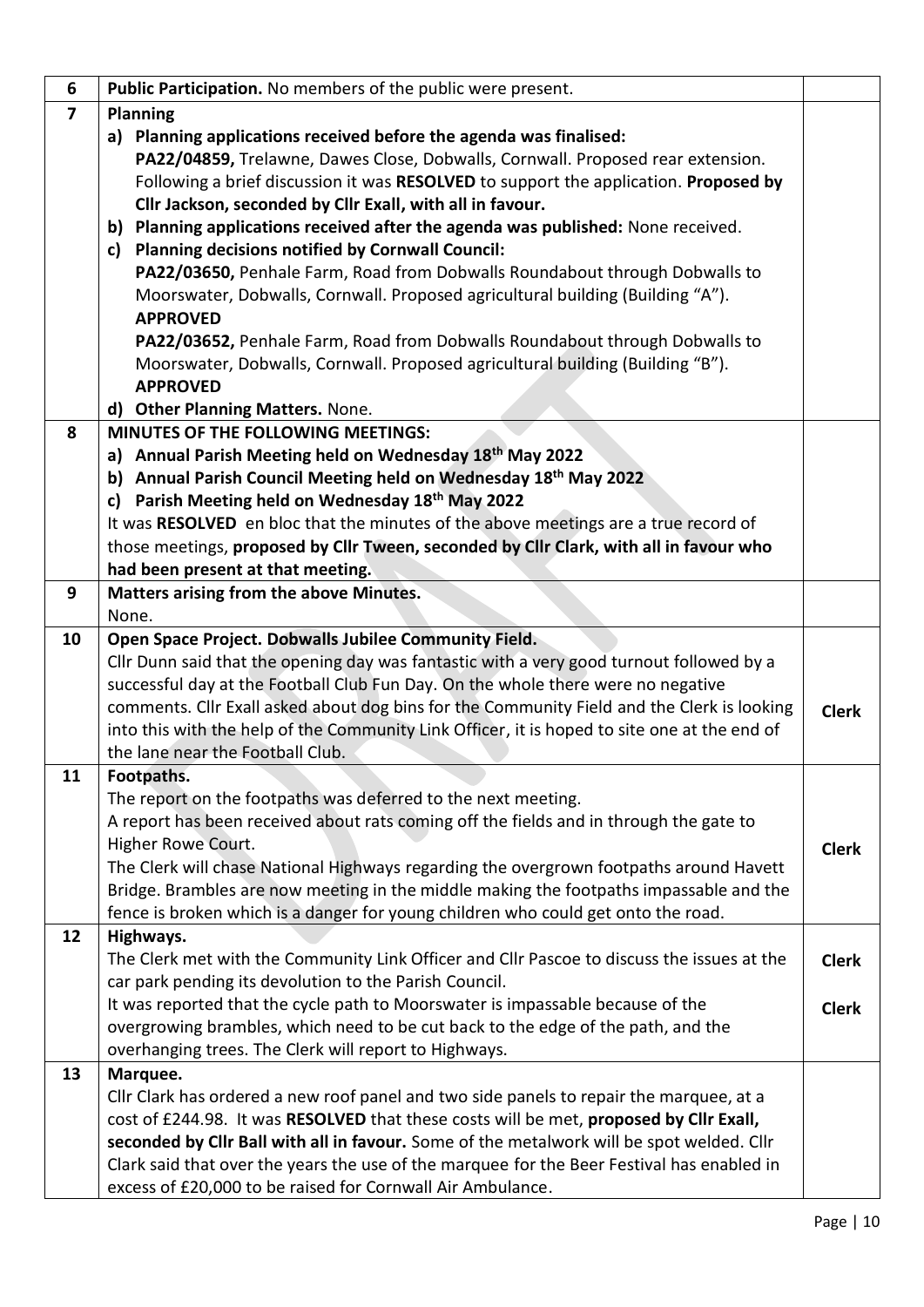| 14 | Neighbourhood Development Plan.                                                                     |              |
|----|-----------------------------------------------------------------------------------------------------|--------------|
|    | A Report was circulated by Cllr Jackson.                                                            |              |
|    | A meeting has been held and the Boundary change issues continue to be the biggest                   | <b>Clerk</b> |
|    | concern. Cllr Jackson had circulated draft letters to be sent to Liskeard and St                    |              |
|    | Keyne/Trewidland for the Clerk to send. Once the replies are received they will be used to          |              |
|    | strengthen the position. It was RESOLVED that the Clerk will send the letters, proposed by          |              |
|    | Cllr Jackson, seconded by Cllr Kitto with all in favour.                                            |              |
| 15 | The Villager Magazine. Report circulated.                                                           |              |
|    | Cllr Clark has purchased some display units for the magazine for use at the shop and the            | <b>BC</b>    |
|    | pub. He will send the invoice to the Clerk.                                                         |              |
|    | The Clerk will request a refund of £60 from A2Z Printers because the magazine was not               | <b>Clerk</b> |
|    | fast-tracked last month as promised.                                                                |              |
|    | Cllr Ball will take a look at the Villager laptop and if not viable then Cllr Ball's company will   | <b>MB</b>    |
|    | provide a new laptop. Cllr Ball will also look at the costs etc. of Microsoft 365 or similar.       |              |
|    | The Clerk will look into a payment card for the Parish Council bank account.                        | <b>Clerk</b> |
|    | The Clerk will ask WesternWeb to set up a designated email for the Villager advertising.            | <b>Clerk</b> |
|    | A2Z are looking at printing in house in the future so it has been decided to stay with them         |              |
|    | for the printing of the magazine for the time being.                                                |              |
| 16 | Correspondence.                                                                                     |              |
|    | a) An email has been received about a barn conversion at Twelvewoods being used                     |              |
|    | for vehicle maintenance. The Clerk will contact Enforcement again.                                  | <b>Clerk</b> |
|    | b) Dobwalls United Church has sent a thank you letter to the Parish Council for its                 |              |
|    | grant.                                                                                              |              |
| 17 | <b>Finance</b>                                                                                      |              |
|    | a) Payments                                                                                         |              |
|    | It was RESOLVED to make the online payments for May, proposed by Cllr Clark,                        |              |
|    | seconded by Clir Exall with all in favour:                                                          |              |
|    | Online - L Coles, Clerk's May salary, office and expenses<br>$\bullet$                              |              |
|    | Online- HMRC, Clerk's May PAYE<br>$\bullet$                                                         |              |
|    | Online - Crystal Clear Ltd, Cleaning of bus shelters - £50.00<br>$\bullet$                          |              |
|    | Online - WesternWeb, annual renewal of web space -£96.00<br>٠                                       |              |
|    | Online - D&L Grounds Maintenance, grass cutting in village - £620.00                                |              |
|    | Online - CL Finance Associates, Annual Internal Audit - £264.00<br>٠                                |              |
|    | Online - A2Z Printing, (L Coles) printing of Villager magazine - £589.00<br>٠                       |              |
|    | Online – Glasdon UK Ltd, (L Coles) purchase of picnic benches for Jubilee Field –<br>٠<br>£1441.10  |              |
|    | Online - Kids Play Bouncy Castles Hire (L Coles) hire of inflatables for Jubilee event<br>$\bullet$ |              |
|    | and other costs - £500.22                                                                           |              |
|    | Online - J Dunn, postfix for installation of benches - £52.80<br>٠                                  |              |
|    | Online - Cornwall Council (L Coles) Planning application fee for Football Club -<br>٠               |              |
|    | £263.20                                                                                             |              |
|    | Receipts: Donation for Memorial Bench - £252.00<br>b)                                               |              |
|    | <b>Bank Reconciliations.</b> Circulated to Members.<br>c)                                           |              |
|    | It was RESOLVED to approve the bank reconciliations for May as correct, proposed by                 |              |
|    | Cllr Exall, seconded by Cllr Tween with all in favour.                                              |              |
|    | d) Annual Accounting Statements (AGAR) 2022. (Circulated to Members) It was                         |              |
|    | RESOLVED to approve and sign the Annual Accounting Statements as prepared by the                    |              |
|    | Clerk/RFO, proposed by Cllr Tween, seconded by Cllr Exall with all in favour.                       |              |